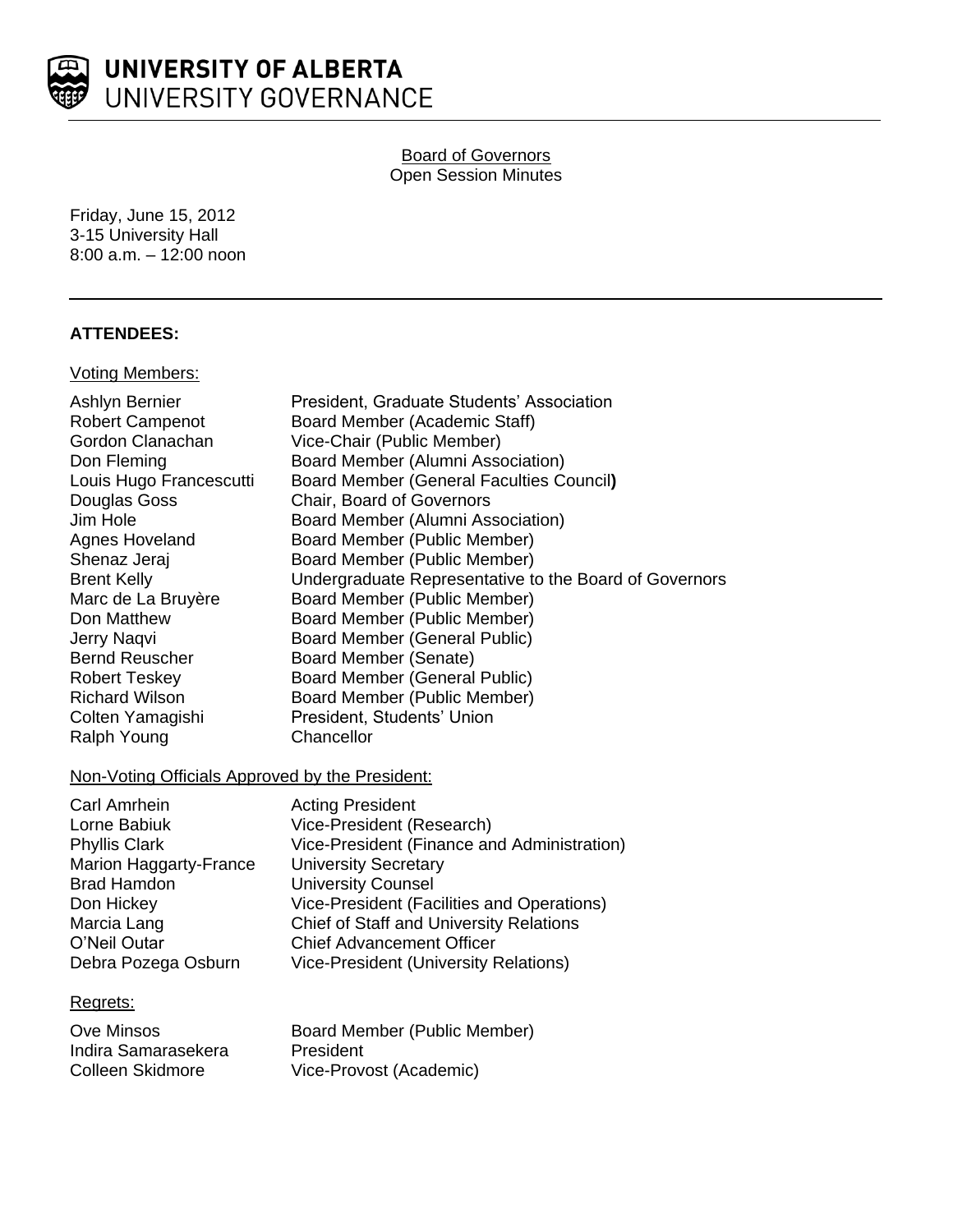| Presenters:       |                                                                                         |
|-------------------|-----------------------------------------------------------------------------------------|
| Cen Huang         | Director, International Relations & Recruitment, University of Alberta<br>International |
| Marie D'Iorio     | Director General, National Institute for Nanotechnology (NINT)                          |
| Bob Kamp          | <b>Chair, Board Investment Committee</b>                                                |
| <b>Ron Ritter</b> | Director, Investments and Treasury (Financial Services)                                 |
| Staff:            |                                                                                         |
| Deborah Holloway  | Board Secretary and Manager of Board Services                                           |
| Juli Zinken       | <b>Assistant Board Secretary</b>                                                        |

# *IN CAMERA* **SESSION**

At the request of the Acting President, the Board met briefly *In Camera*.

# **OPENING SESSION**

1. *Chair's Session*

# 1.1 Call to Order and Confirmation of Quorum

Ms Holloway confirmed that the attendance constituted quorum. The Chair called the meeting to order at 8:00 a.m.

## 1.2 Approval of Open Session Agenda

Motion: Francescutti/Naqvi

| THAT the Board of Governors approve the Open Session Agenda, as circulated. |  |
|-----------------------------------------------------------------------------|--|
|                                                                             |  |

**CARRIED**

## 1.3 Conflict of Interest – Opportunity for Declaration related to Agenda

The Chair made note of the following:

- $\circ$  The University of Alberta has policy and procedure in place for Conflict of Interest and Conflict of Commitment, and Board members make annual disclosures.
- o In addition, Board members must declare any conflict related to the Board Agenda of each meeting and, in the event of such conflict, absent themselves from the discussion and voting on the item.
- o The *Post-Secondary Learning Act,* Section 16(5) states that: *The members of the board must act in the best interests of the university.*

The Chair invited members to declare conflicts of interest related to the Open Session Agenda of the meeting. The Chair observed no declarations and declared that the question was duly asked and answered.

## 1.4 Chair's Remarks

The Chair welcomed Mr. Ralph Young, newly installed Chancellor, to the Board of Governors.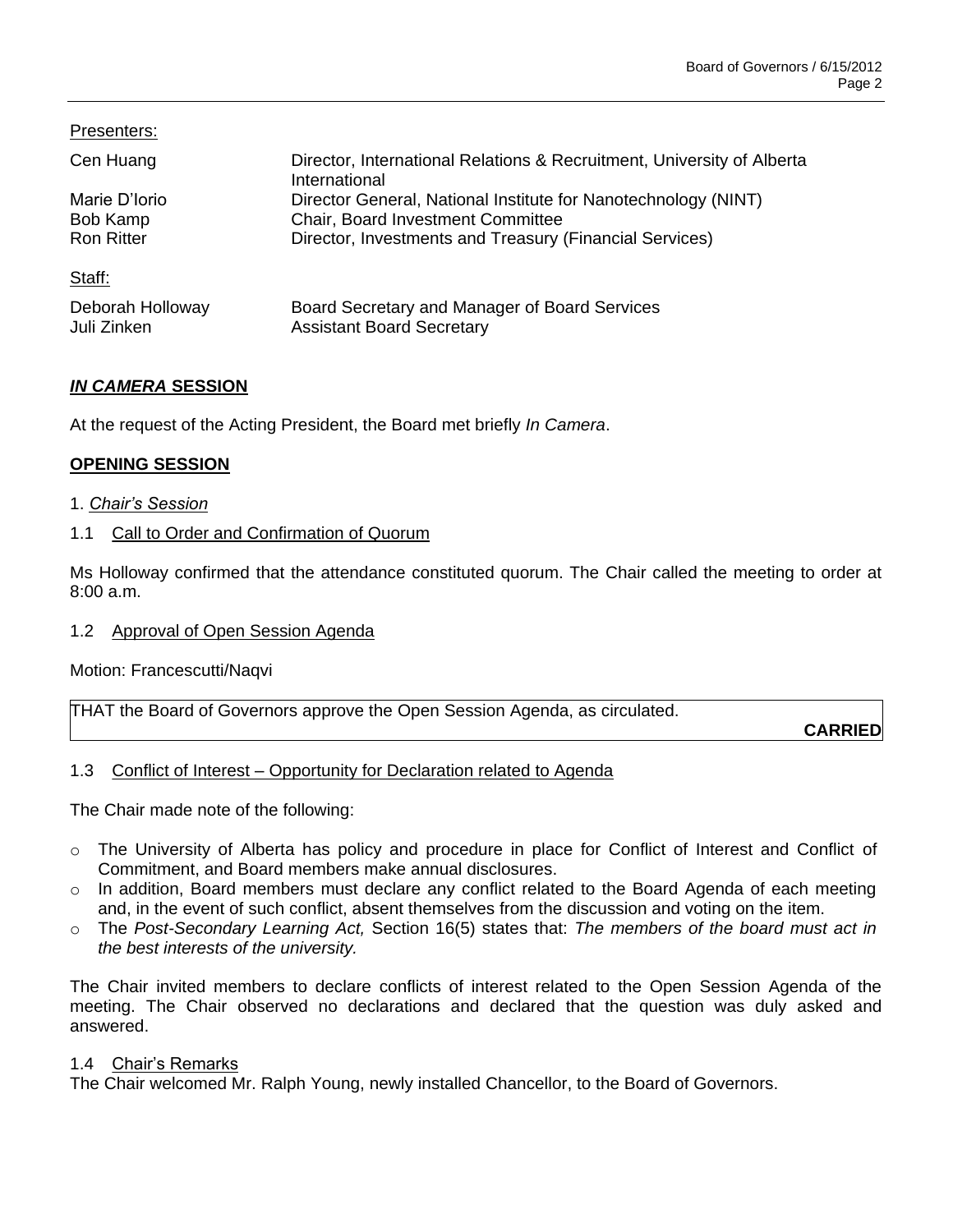He also commented on the following matters:

- The Chair noted that this was the final meeting for Bob Campenot, Marc de La Bruyère and Louis Francescutti and thanked them for their service to the Board.
- This was also the final meeting for Gordon Clanachan, who has agreed to continue to serve as an External Member on Board Audit Committee. He thanked him for his long service to the Board and presented him with a book, donated to the Digital Library in his name.
- On September 26th, in Calgary, the President will be awarded The *Peter Lougheed Award for Leadership in Public Policy*, presented to Western Canadian leaders who have had a national impact on policy and good governance. The award acknowledges champions of the West who represent Canadian leadership and public service.
- On June 4, German ambassador to Canada Georg Witschel presented Carl Amrhein, Provost and Vice-President (academic), with the Officer´s Cross of the Order of Merit. Also, German President Christian Wulff signed the Bundesverdienstkreuz—Order of Merit—which was bestowed upon the Provost. This an acknowledgement that ranks alongside the Order of Canada and is the Federal Republic of Germany's highest tribute paid to individuals for outstanding service paid to the nation.
- The Chair thanked the members who had represented the Board of Governors at various Convocation ceremonies and volunteered at the President's staff picnic.
- He offered congratulations to O'Neil Outar who had been named Vice President (Advancement)

# Presentation on China

Materials before members are contained in the official meeting file.

*Presenter:* Cen Huang, Director, International Relations & Recruitment, University of Alberta International

## Discussion:

The Chair introduced Ms Huang and provided highlights regarding a recent mission to China.

Ms Huang outlined existing University of Alberta – China connections. She discussed the outcomes of meetings held with Chinese Hanban/Confucius Institute, Peking University, and Tsinghua University. Ms Huang described in Honorary Degree Conferral Ceremony for Professor Fan Zeng, an internationally renowned scholar painter, calligrapher and a respected poet and thinker. The Ceremony was held in The Great Hall of the People. This was the first honorary degree conferral held outside of Canada. The event garnered strong media coverage and was attended by senior Chinese national government and university leaders, the Canadian Ambassador to China, VIPs from business, education, performing and fine arts, and athletic sectors, and students from the University of Alberta and Nankai University

# 2. *Report of the President*

Materials before members are contained in the official meeting file.

In addition to the President's written report, the Acting President provided comments on the following matters:

- The Honorary Degree Ceremony in China.
- Highlights regarding Spring Convocation including the ten Honorary Degree conferrals.
- The tour of Japan that the Pandas Volleyball team would undertake during the summer.
- The awarding of the EngineersCanada Medal of Distinction to Dr. John Nychka, Associate Professor in the Department of Chemical and Materials Engineering.
- Acknowledgement and gratitude to the outgoing Board members.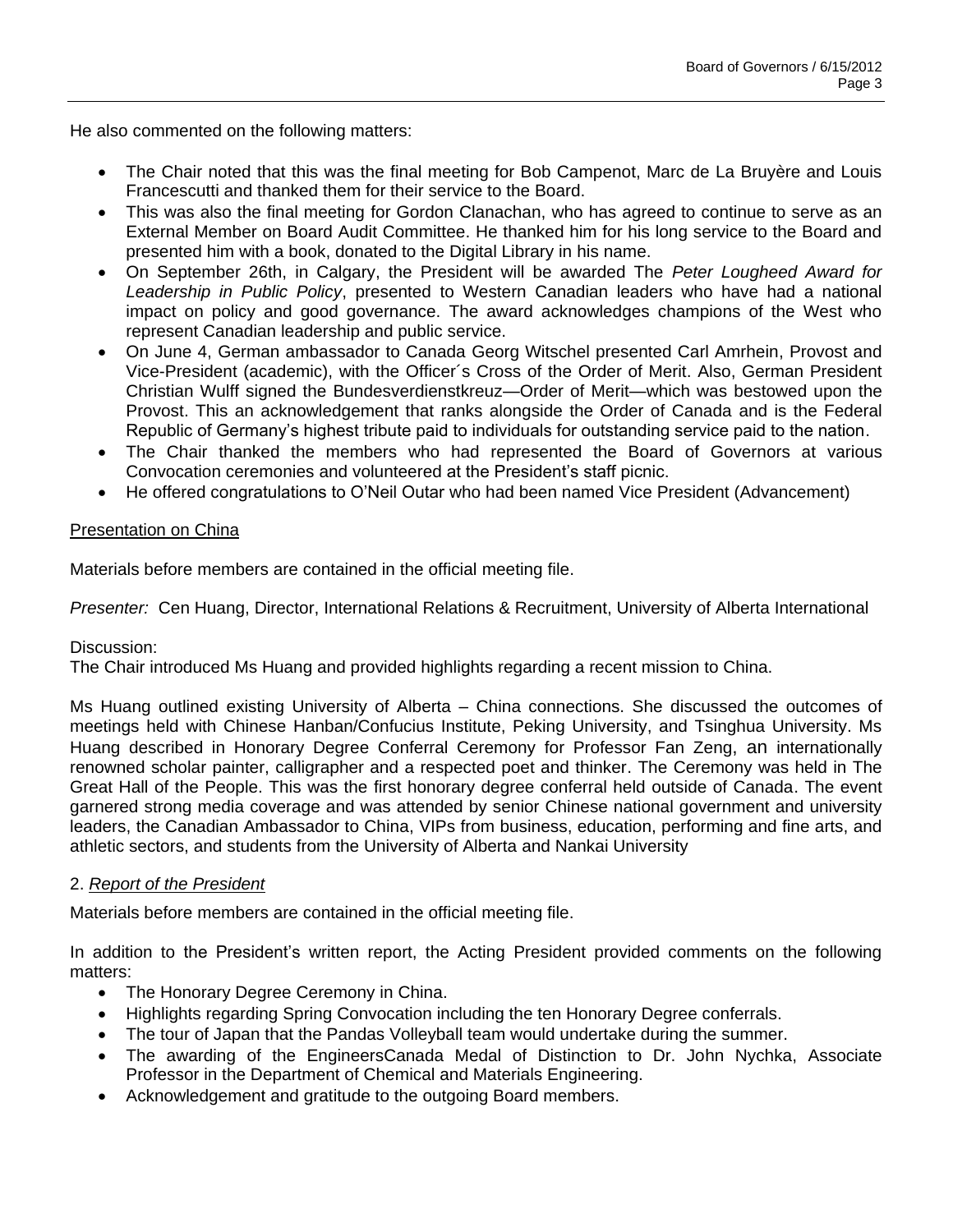## 2.1 Presentation on the National Institute for Nanotechnology (NINT)

Materials before members are contained in the official meeting file.

*Presenter:* Marie D'Iorio, Director General, National Institute for Nanotechnology (NINT)

Discussion:

Dr D'Iorio provided a presentation that described NINT's partnerships, core competencies, vision, mission, and goals. She also provided examples of achievements to date and opportunities for the future.

3a. *Approval of the Open Session Minutes of May 11, 2012*

Motion: Teskey/de La Bruyère

THAT the Board of Governors adopt the Open Session Minutes of its meeting on May 11, 2012.

**CARRIED**

3b. *Approval of the Open Session Minutes of June 4, 2012*

Motion: Fleming/Wilson

THAT the Board of Governors adopt the Open Session Minutes of its meeting on June 4, 2012.

**CARRIED**

# **ACTION ITEMS**

- 4. *Report of the Finance and Property Committee*
- 4.1 Rescission of Facilities and Operations Management Policy

Materials before members are contained in the official meeting file.

*Presenter:* Don Hickey, Vice-President (Facilities and Operations)

*Purpose of the Proposal:* To retrace the consultative route taken in 2005 for the development and now the rescission of the Facilities and Operations Management Policy in UAPPOL. The intent is to ensure Board members are made aware of the rationale for the rescission.

*Discussion:*

Mr Hickey presented the item, noting that the development of subject matter specific policies within Facilities and Operation's areas of accountability renders the Management Policy unnecessary.

Motion: Clanachan/Teskey

THAT the Board of Governors, on the recommendation of the Board Finance and Property Committee, rescind the Facilities and Operations Management Policy, originally approved by the Board on June 17, 2005, to take effect upon final approval.

**CARRIED**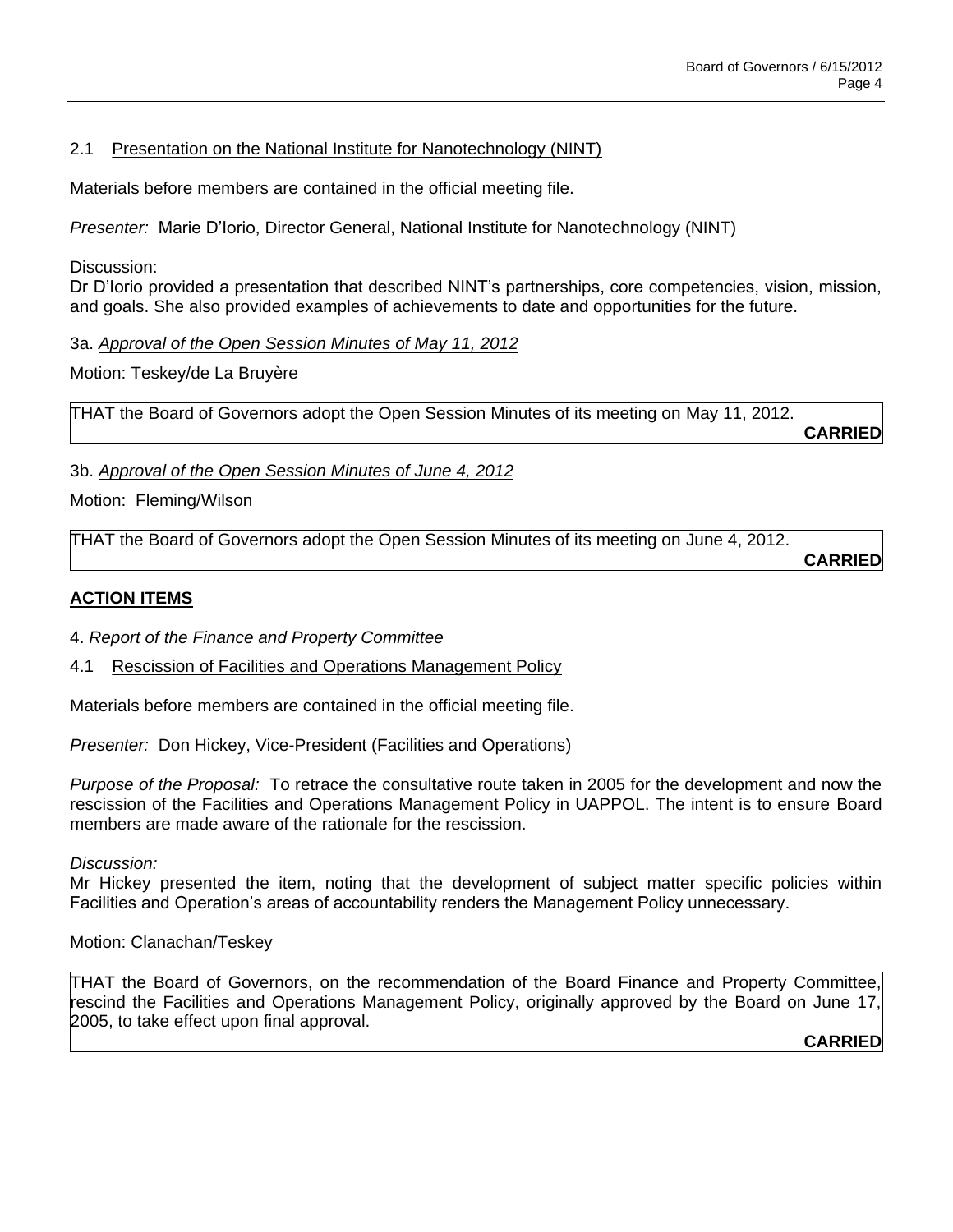## 5. *Report of the University Relations Committee*

## 5.1 *University of Alberta 2011-12 Annual Report* for submission to the Government of Alberta

Materials before members are contained in the official meeting file.

*Presenter:* Phyllis Clark, Vice-President (Finance and Administration)

*Purpose of the Proposal:* To comply with Alberta Enterprise and Advanced Education legislation and guidelines.

## *Discussion:*

Ms Hoveland, Chair of the Board University Relations Committee, introduced the item, noting that the report is due for submission to the Minister of Enterprise and Advanced Education by September 30, 2012.

The presenters received and accepted minor editorial suggestions.

## Motion: Hoveland/Francescutti

THAT the Board of Governors, on the recommendation of the Board University Relations Committee, approve and adopt the *University of Alberta 2011-2012 Annual Report for submission to the Government of Albert*a and empower the Associate Vice-President (Audit & Analysis) to make any editorial changes to the *Report*, as needed, as long as the changes do not have the force of policy.

**CARRIED**

### 5.2 Donation Acceptance Policy Suite in UAPPOL

Materials before members are contained in the official meeting file.

*Presenter:* O'Neil Outar, Chief Advancement Officer

*Purpose of the Proposal:* To create a framework for the review and acceptance of philanthropic donations to the University of Alberta.

#### *Discussion:*

Mr Outar presented the proposal, noting that the Policy Suite brings clarity and definition regarding the gift acceptance process, and aligns responsibilities and accountabilities, particularly regarding the role of donors, the Donation Acceptance Committee and the role of sponsorships.

He responded to questions from members regarding whether significant issues had been identified during the consultative process and whether this Policy would impact naming. Following discussion regarding the ability to return a gift, Mr Outar agreed to develop a companion procedure in this regard and bring it forward for approval.

### Motion I: Hoveland/Matthew

THAT the Board of Governors, on the recommendation of the Board University Relations Committee and the GFC Academic Planning Committee, approve the Donation Acceptance Policy Suite (as set forth in Attachments 1, 2 and 3), as submitted by the Chief Advancement Officer, to take effect upon final approval.

#### **CARRIED**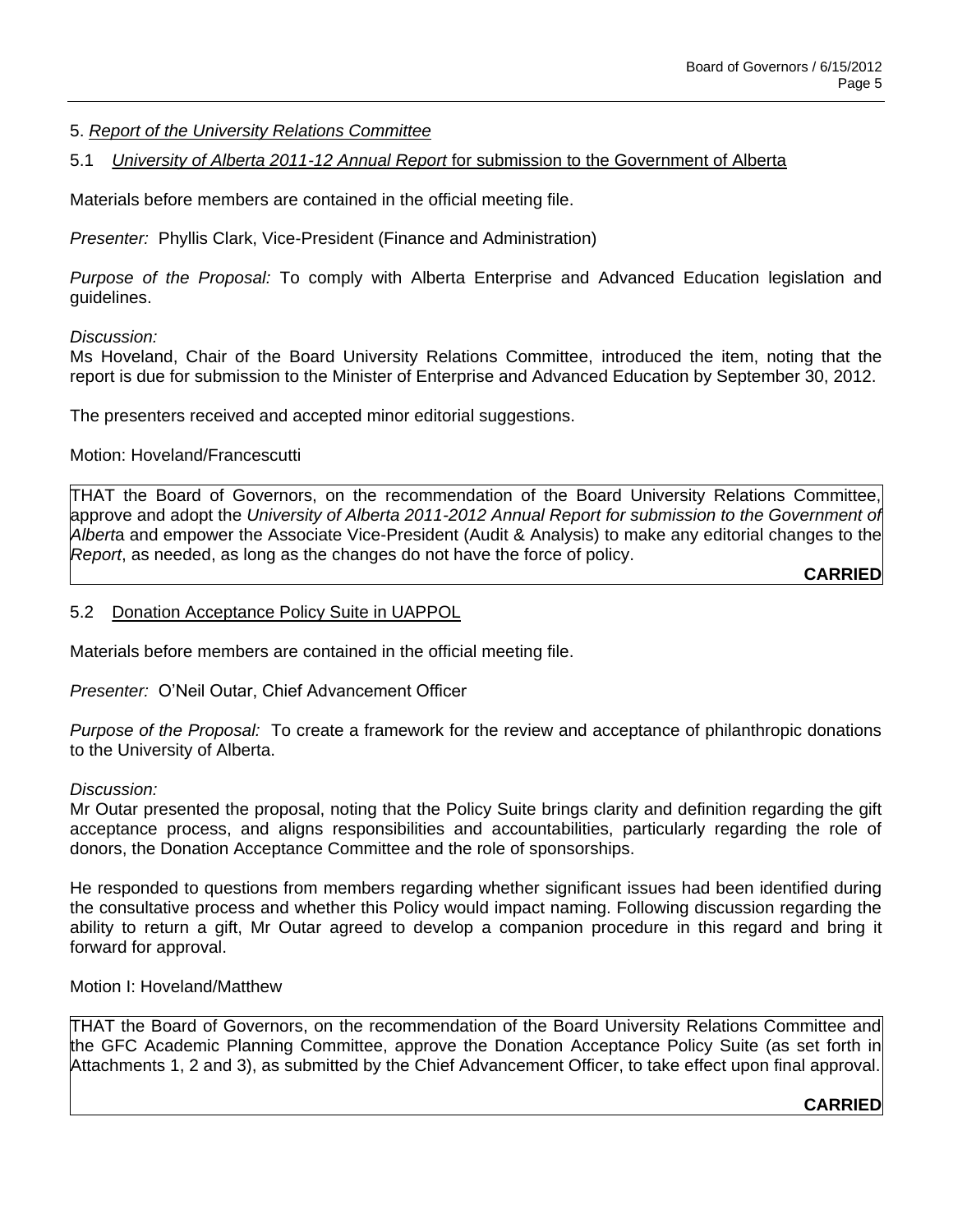## Motion II: Hoveland/Campenot

THAT the Board of Governors, on the recommendation of the Board University Relations Committee and the GFC Academic Planning Committee, rescind Section 8 (Acceptance Policy for Gifts) of the GFC Policy Manual, as submitted by the Chief Advancement Officer, to take effect upon final approval.

**CARRIED**

## 6. *Report of the Board Chair*

## 6.1 Committee Appointments

Materials before members are contained in the official meeting file.

*Presenters:* Douglas Goss, Chair, Board of Governors; Marion Haggarty-France, University Secretary

*Purpose of the Proposal:* To consider the annual appointment roster to the Board Committees..

*Discussion:*

The Chair outlined the appointments as presented in the proposal.

Motion: Matthew/Naqvi

THAT the Board of Governors, on the recommendation of the Board Chair, Mr Douglas Goss, approve the appointments and reappointments to the Board and other Committees as set forth in Attachment 1 to the agenda documentation.

**CARRIED**

## **INFORMATION REPORTS**

## 7 Report of the Investment Committee

Materials before members are contained in the official meeting file.

Mr Bob Kamp, Chair of the Investment Committee, presented the Committee's Report to the Board of Governors.

He responded to questions and comments from members regarding the following matters: whether ethical oversight of investments is conducted; whether donor activity has been steady; the costs associated with managing the endowment; how frequently the portfolio is remixed; and how the performance of the managers is measured.

## 8 Report of the Audit Committee

Materials before members are contained in the official meeting file.

Mr Don Matthew, Chair of the Audit Committee, presented the Committee's Report to the Board of Governors.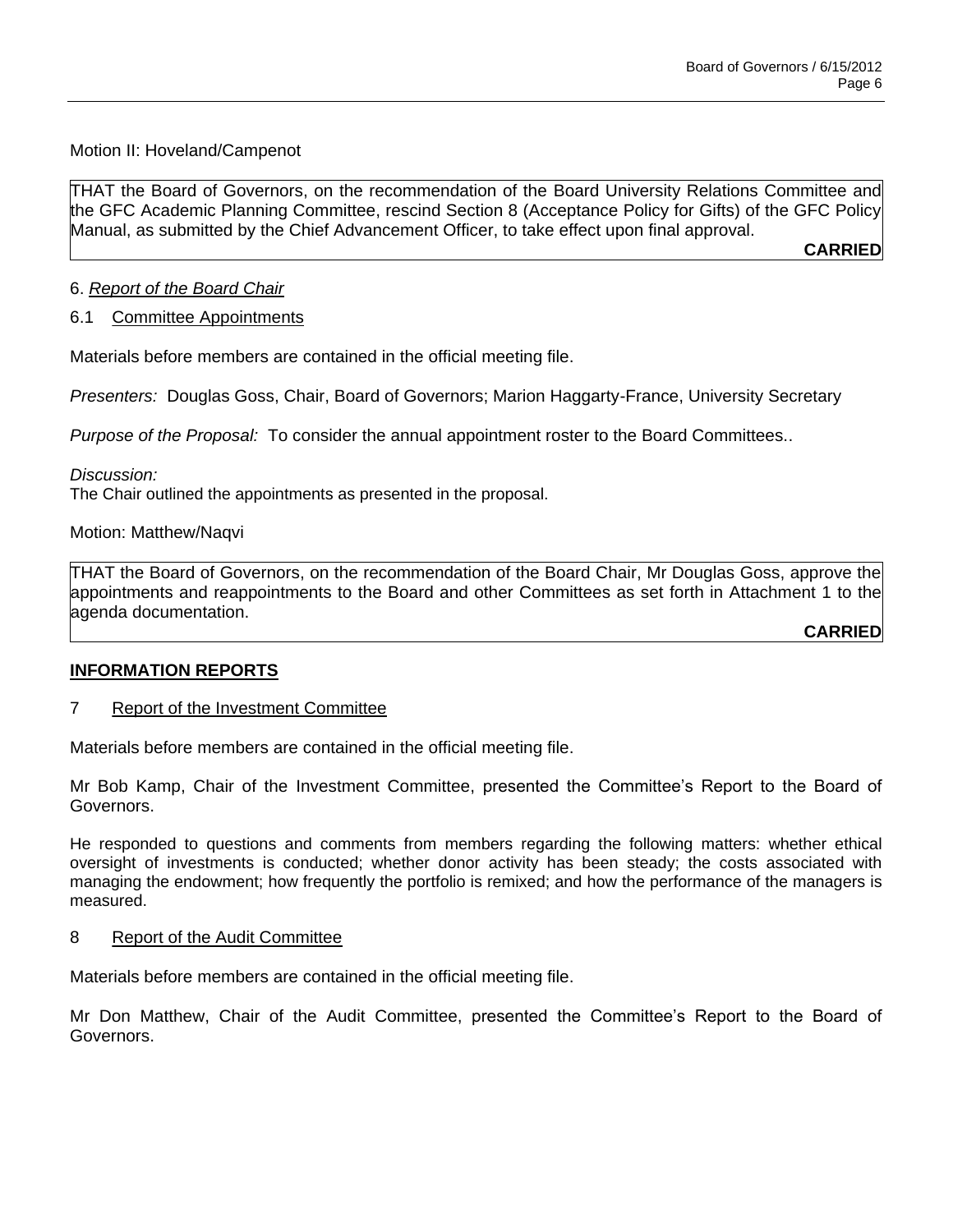## 9 Report of the Finance and Property Committee

Materials before members are contained in the official meeting file.

Mr Gordon Clanachan, Chair of Finance and Property Committee, presented the Committee's Report to the Board of Governors.

## 10 Report of the Safety, Health and Environment Committee

Materials before members are contained in the official meeting file.

Mr Jim Hole, Chair of the Safety, Health and Environment Committee, presented the Committee's Report to the Board of Governors.

## 11 Report of the University Relations Committee

Materials before members are contained in the official meeting file.

Ms Agnes Hoveland, Chair of the University Relations Committee, presented the Committee's Report to the Board of Governors.

## **REGULAR REPORTS**

### 12.1 Report of the Chancellor

Newly appointed Chancellor, Mr Ralph Young, provided verbal remarks.

## 12.2 Report of the Alumni Association

Materials before members are contained in the official meeting file.

Mr Don Fleming, Alumni Representative, presented the Alumni Association Report to the Board of Governors.

#### 12.3 Report of the Students' Union

Materials before members are contained in the official meeting file.

Mr Douglas Goss, Chair, Board of Governors, presented the Students' Union Report to the Board of Governors.

#### 12.4 Report of the Graduate Students' Association

Materials before members are contained in the official meeting file.

Ms Ashlyn Bernier, President, Graduate Students' Association, presented the Graduate Students' Association Report to the Board of Governors.